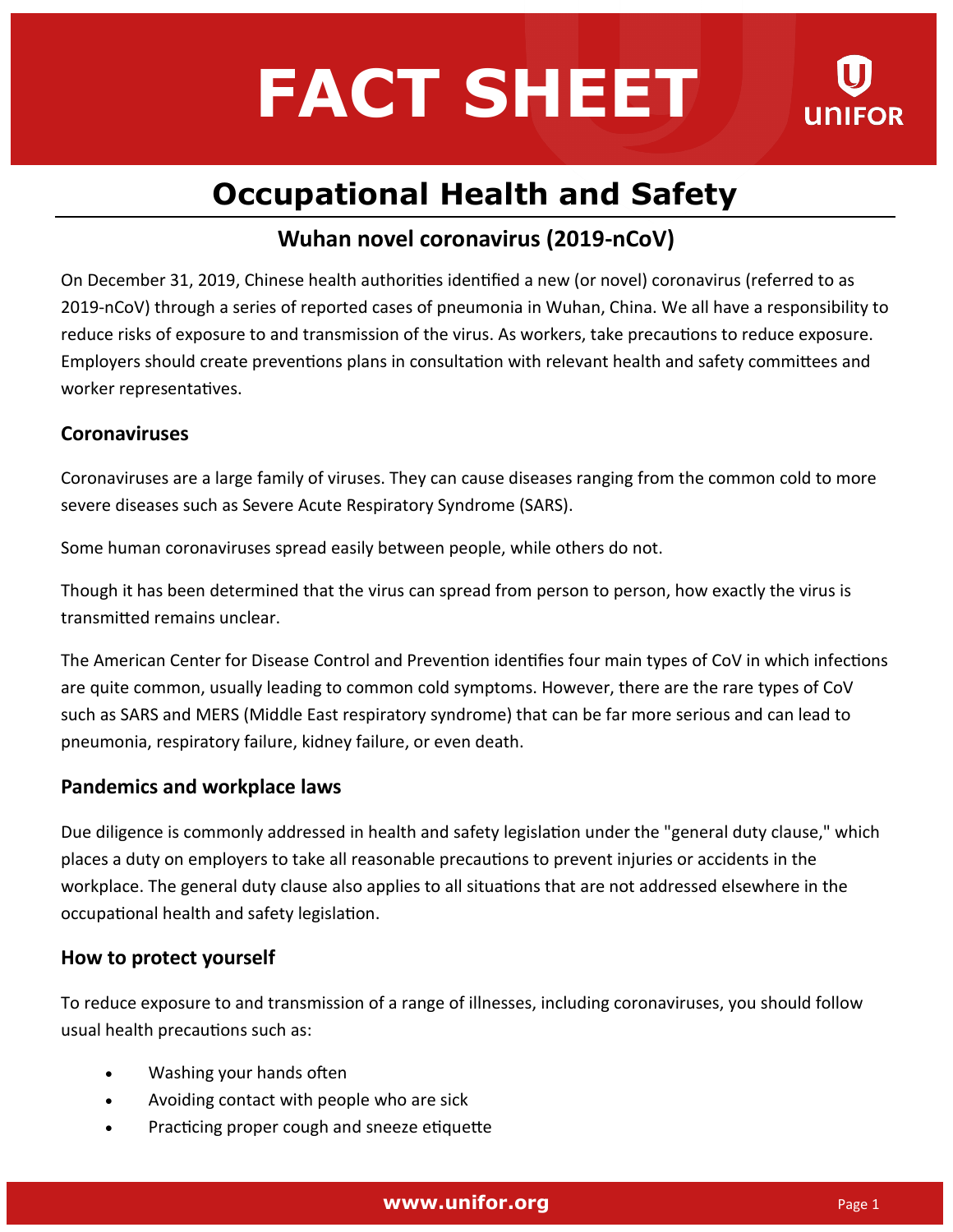If you are travelling to an area known to have cases of coronavirus, be sure to avoid:

- High-risk areas such as farms, live animal markets and areas where animals may be slaughtered
- Contact with animals (alive or dead), including pigs, chickens, ducks and wild birds
- Surfaces with animal droppings or secretions on them

#### **Occupational safety**

Workers in some sectors (for example, health care and transportation) have a greater likelihood of exposure to viruses and other disease-causing agents. Employers have a general duty to take every precaution reasonable in the circumstances to protect workers from hazards in their workplaces. Employers in these sectors should already have effective plans in place for regular day-to-day interactions.

When new viruses are identified, employers, in consultation with their health and safety committees or worker representatives, should follow an appropriate hazard-assessment methodology that looks at the virus and considers if existing controls are appropriate. The goal of a prevention plan must be to eliminate exposure to the infectious virus as much as possible. The selection of controls should be guided by a hierarchy of controls and include both engineering and administrative controls.

#### **Engineering controls**

- Use isolation wards and self-contained areas and negative pressure rooms to reduce exposure when cases are suspected
- Ensure proper ventilation with high efficiency particulate air (HEPA) filtration units
- Make plans to alter the physical space of workplaces to prevent the spread of viruses and influenza-like illness
- Establish separate entrances and exits as well as triage areas in health care workplaces for those with suspected CoV, influenza, or related symptoms

#### **Administrative controls**

- Develop an exposure control plan before an outbreak occurs
- Stock and manage the distribution of personal protective equipment (PPE)
- Adjust staffing levels to accommodate high rates of sick leave
- Educate workers, patients and visitors on viruses and influenza, including the steps to take to mitigate exposure
- Group infected patients in health care settings and limit worker exposure to infected patients
- Combine tasks to limit the number of workers entering areas with infected patients
- Implement effective environmental, housekeeping and laundry protocols (where applicable) to reduce the spread of viruses and influenza
- Provide access to effective hygiene and hand-washing facilities

#### **Personal protective equipment**

- Provide fit-tested N95 respirators or more protective NIOSH-certified respirators for all workers
- Wear gloves, face shields, and gowns